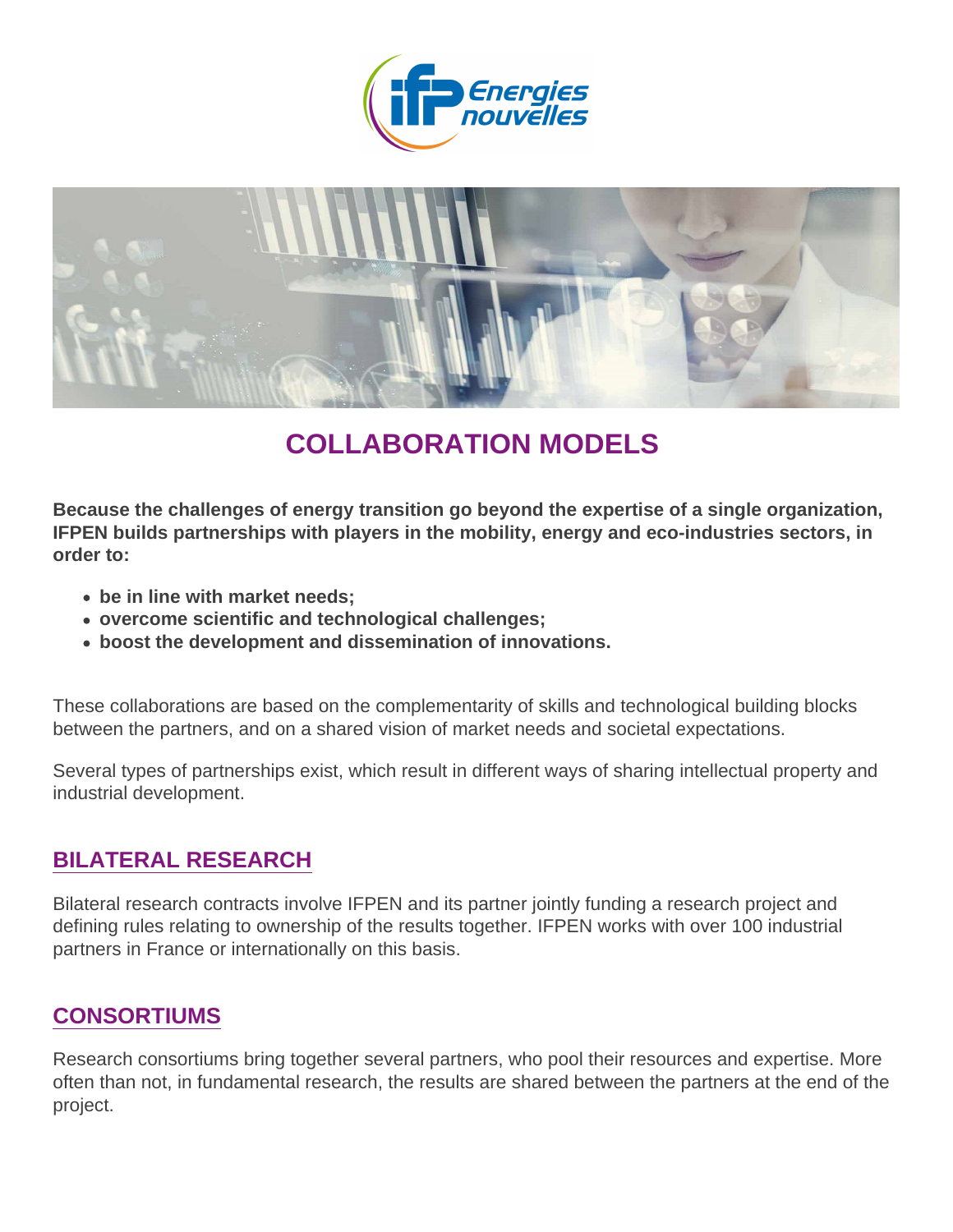#### JOINT INDUSTRY PROJECTS (JIP)

JIPs are a specific type of consortium, mainly concerning exploration and production-related activities. IFPEN operates the R&I program alone. On completion of the project, the companies use the results, but IFPEN retains industrial ownership. .

Around 3 new JIPs are created every year, on average.

#### JOINT OFFERS

Joint offers are made by several partners. Since 2010, IFPEN, Beicip-Franlab and

Solvay have been marketing a joint services and consulting offer to the petroleum industry for [improved oil recovery](https://www.ifpenergiesnouvelles.com/innovation-and-industry/our-expertise/responsible-oil-and-gas/enhanced-oil-recovery-eor) within the [Alliance EOR™.](https://www.eor-alliance.com/)

#### COLLABORATIVE RESEARCH

Throughout the innovation chain, IFPEN partners with universities, research centers, major groups, start-ups, SMEs and intermediate-sized companies as part of collaborative projects receiving public support . The objective is to create synergies to advance fundamental research, technological research and innovation:

- by pooling resources, knowledge and expertise;
- by sharing risks and costs.

In addition to the [fundamental research projects](https://www.ifpenergiesnouvelles.com/fundamental-research/openness-and-partnerships/collaborative-fundamental-research-projects) carried out within the framework of the [ANR \(French](https://www.agence-nationale-recherche.fr/) [National Research Agency\)](https://www.agence-nationale-recherche.fr/), IFPEN is involved in projects supported by the [Ademe \(French](https://www.ademe.fr) [Environment and Energy Management Agency\)](https://www.ademe.fr) in the fields of sustainable mobility and new energies, including several research demonstrators. One example is the [BioTfueL® project](https://www.ifpenergiesnouvelles.com/innovation-and-industry/our-expertise/renewable-energies/biofuels/our-solutions#BioTfueL), whose objective is to develop and market a complete biodiesel and biokerosene production line.

With a view to consolidating its territorial roots and industrial partnerships, IFPEN also contributes to collaborative projects financed by the French Interministerial Fund (FUI), ERDF funds, as well as by the Auvergne-Rhône-Alpes and Île-de-France regions.

IFPEN is also a partner in several collaborative projects supported by the European Union, particularly within the framework of the [Horizon 2020](http://www.horizon2020.gouv.fr) program. This is the case of the [CHEERS project](https://www.ifpenergiesnouvelles.com/innovation-and-industry/our-expertise/climate-and-environment/co2-capture-storage-and-use/our-solutions) in the field of CO<sub>2</sub> capture.

71 ongoing collaborative research projects, including 38 involving international partners. Since 201421 H2020 projects involving IFPEN.